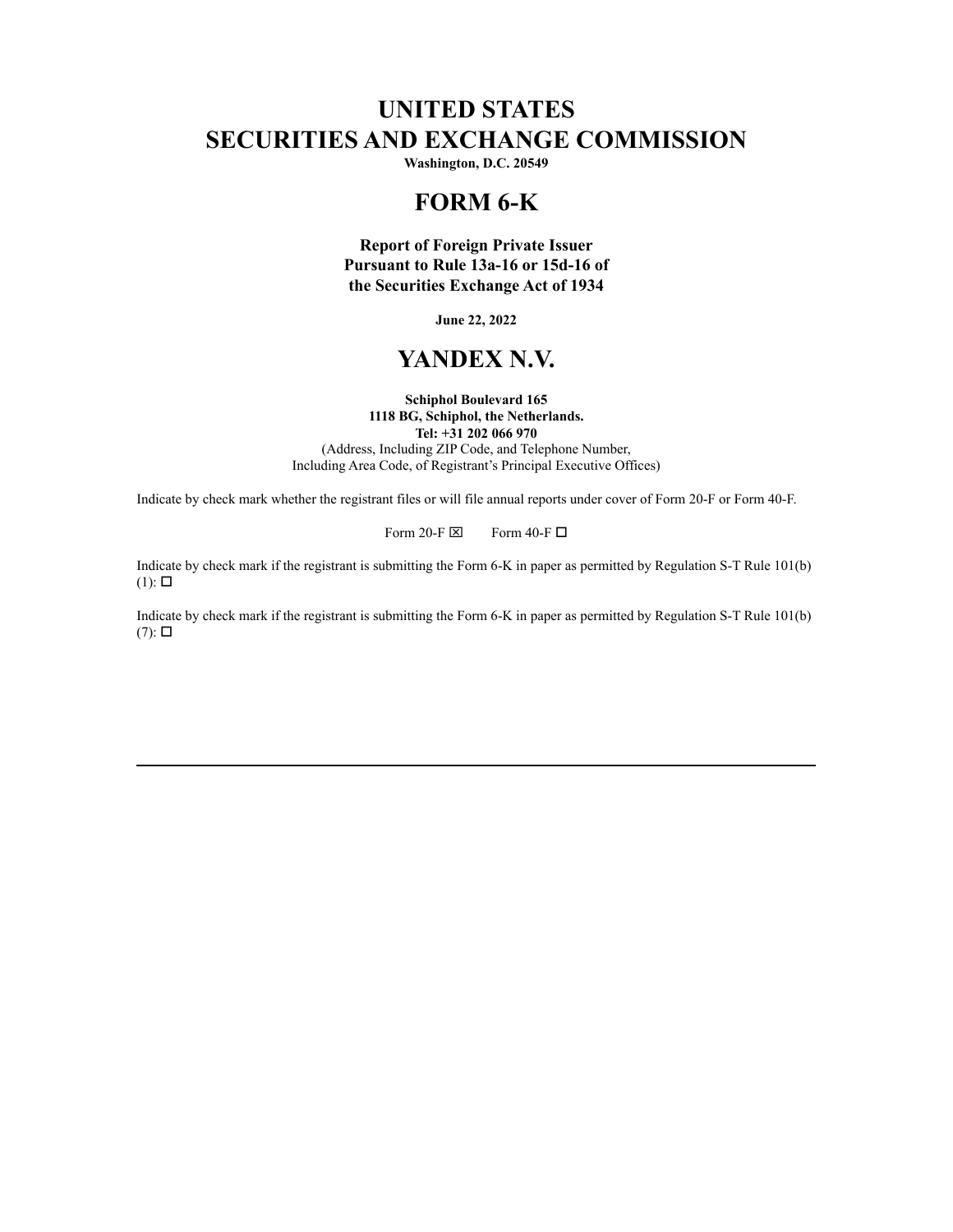Furnished as Exhibit 99.1 to this Report on Form 6-K is a press release of Yandex N.V. (the "Company") dated June 22, 2022, providing an update on the timing of the Company's annual general meeting.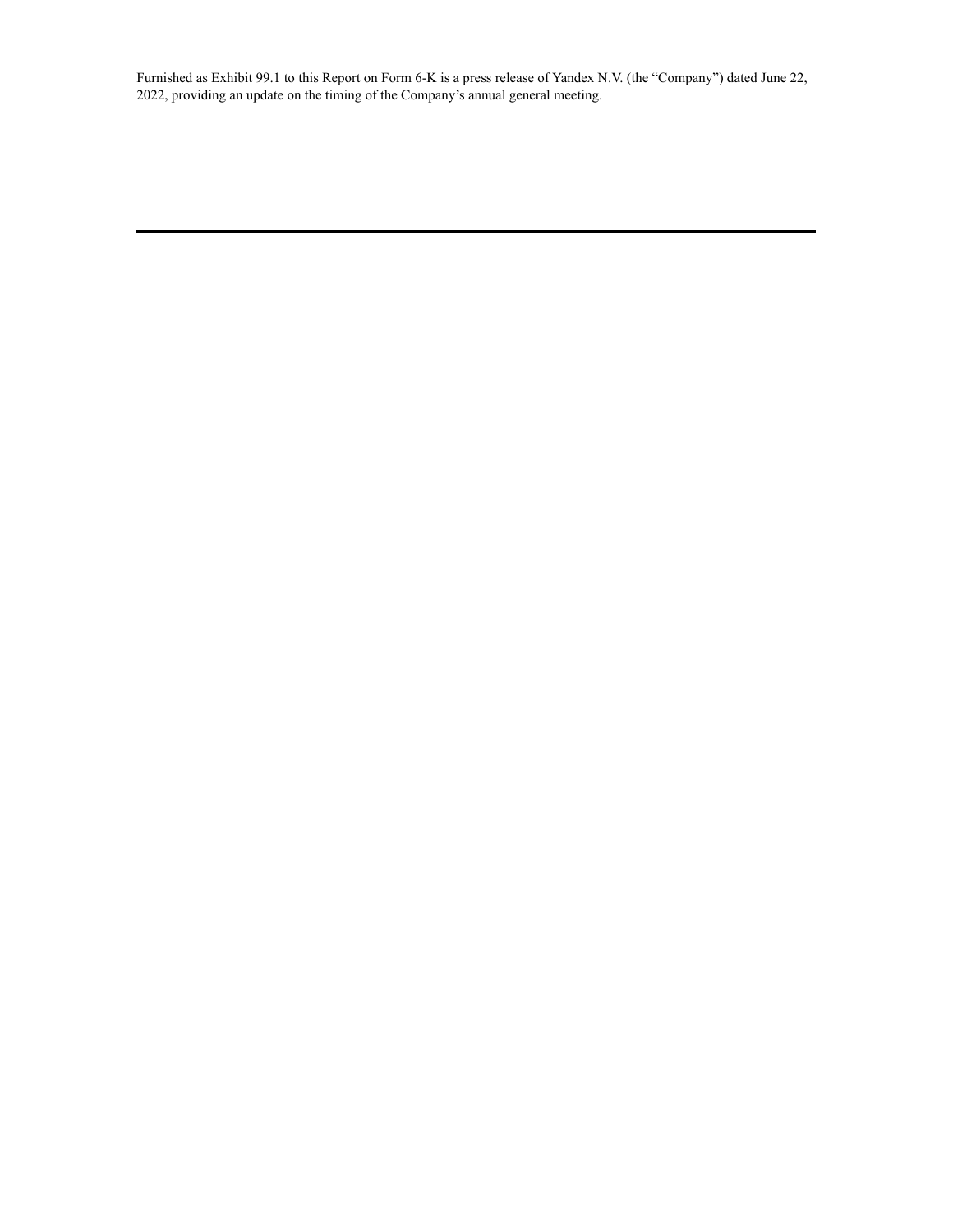#### **SIGNATURES**

Pursuant to the requirements of the Securities Exchange Act of 1934, the registrant has duly caused this report to be signed on its behalf by the undersigned, thereunto duly authorized.

#### **YANDEX N.V.**

Date: June 22, 2022 By: /s/ Svetlana Demyashkevich

Svetlana Demyashkevich Chief Financial Officer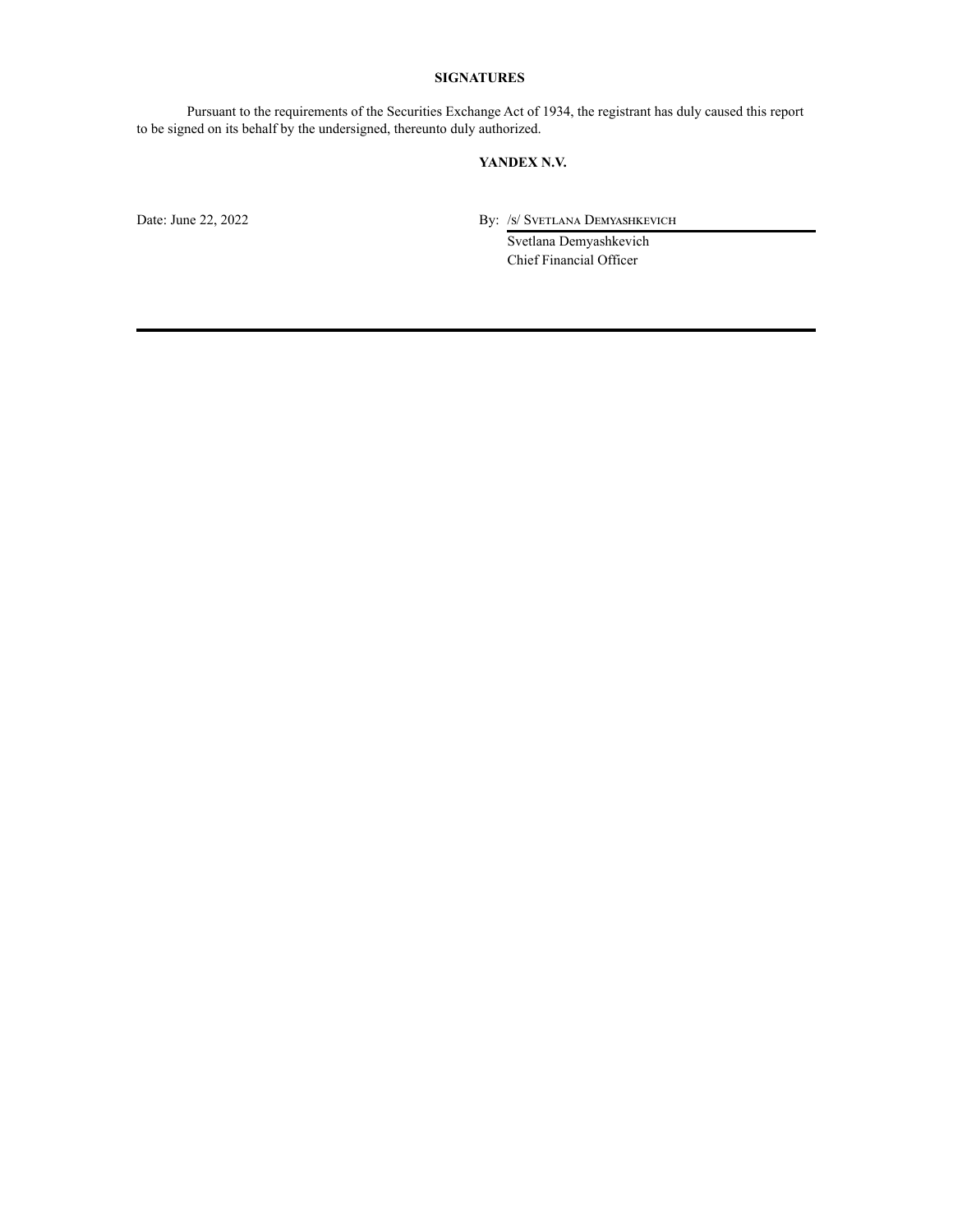#### **INDEX TO EXHIBITS**

Exhibit No. Description

99.1 Press release of Yandex N.V. dated June 22, 2022, providing an update on the timing of the Company's annual general meeting.